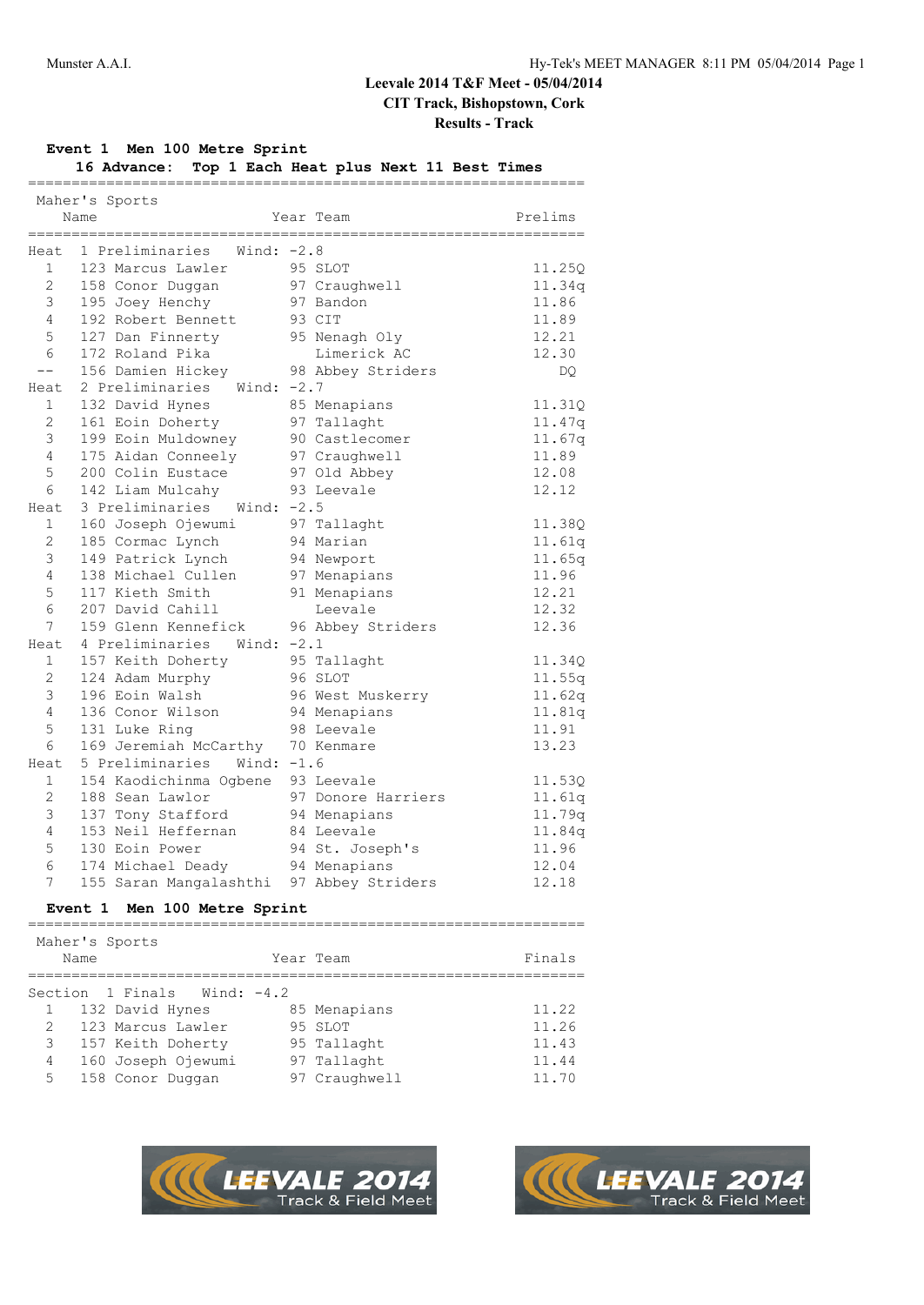|  |  | Event 1 Man 100 Matro Sprint |  |
|--|--|------------------------------|--|

|              | Event 1 men 100 metre sprint        |                  |            |
|--------------|-------------------------------------|------------------|------------|
| 6            | 124 Adam Murphy                     | 96 SLOT          | 11.72      |
|              | 7 154 Kaodichinma Ogbene 93 Leevale |                  | 11.73      |
| 8            | 185 Cormac Lynch                    | 94 Marian        | 11.90      |
|              | Section 2 Finals Wind: -2.4         |                  |            |
| $\mathbf{1}$ | 199 Eoin Muldowney                  | 90 Castlecomer   | 11.56      |
| $\mathbf{2}$ | 149 Patrick Lynch                   | 94 Newport       | 11.61      |
| 3            | 137 Tony Stafford                   | 94 Menapians     | 11.71      |
| 4            | 136 Conor Wilson                    | 94 Menapians     | 11.77      |
| 5            | 175 Aidan Conneely                  | 97 Craughwell    | 11.82      |
| 6            | 153 Neil Heffernan                  | 84 Leevale       | 11.86      |
| $7^{\circ}$  | 196 Eoin Walsh                      | 96 West Muskerry | 14.77      |
|              | 195 Joey Henchy                     | 97 Bandon        | <b>DNS</b> |
|              |                                     |                  |            |

#### **Event 2 Women 100 Metre Sprint**

#### **16 Advance: Top 1 Each Heat plus Next 13 Best Times**

================================================================

|                  | Maher's Sports                           |              |         |
|------------------|------------------------------------------|--------------|---------|
|                  | Name                                     | Year Team    | Prelims |
|                  | Heat 1 Preliminaries Wind: -2.8          |              |         |
|                  | 1 141 Kelly Proper                       | 88 Ferrybank | 12.210  |
| $2^{\circ}$      | 120 Sarah Lavin                          | 94 UCD       | 12.38q  |
| 3 <sup>7</sup>   | 182 Marie Heelan 95 Emerald              |              | 12.86q  |
| $\overline{4}$   | 190 Marie O'Halloran 97 Leevale          |              | 13.11q  |
| $5^{\circ}$      | 202 Ellen Bowen 56 Leevale               |              | 13.52   |
| 6                | 186 Ailise Keating 97 Donore Harriers    |              | 14.00   |
|                  | Heat 2 Preliminaries Wind: -2.8          |              |         |
| $1 \quad$        | 151 Phil Healy                           | 94 Bandon    | 12.330  |
| $2^{\circ}$      | 173 Phoebe Murphy 98 Clonmel             |              | 12.52q  |
| 3                | 150 Sinead Treacy 97 Craughwell          |              | 13.02q  |
| 4                | 177 Imelda Morrisson 89 Swansea Harriers |              | 13.06q  |
| 5                | 191 Shona Lowe                           | 94 Leevale   | 13.19q  |
| $6\overline{6}$  | 134 Annie Stafford 97 Menapians          |              | 13.23q  |
| Heat             | 3 Preliminaries Wind: -2.1               |              |         |
| 1                | 116 Catherine McManus 92 DCH             |              | 12.30Q  |
| $2^{\circ}$      | 164 Sarah Murray 93 Fingallians          |              | 12.59q  |
| 3                | 122 Grace Lawler                         | 97 SLOT      | 12.67q  |
| $4\degree$       | 189 Lynda Ngankam 93 Donore Harriers     |              | 13.11q  |
| $5 -$            | 180 Laura Murphy 98 Leevale              |              | 13.24q  |
| $6 \overline{6}$ | 135 Jane Shovlin                         | 97 Menapians | 13.44q  |
|                  | Event 2 Women 100 Metre Sprint           |              |         |
|                  | Maher's Sports                           |              |         |
|                  | Name                                     | Year Team    | Finals  |
|                  | Section 1 Finals Wind: -4.9              |              |         |
|                  | 1 151 Phil Healy 94 Bandon               |              | 12.24   |
|                  | 2 141 Kelly Proper 88 Ferrybank          |              | 12.30   |
|                  | 3 116 Catherine McManus 92 DCH           |              | 12.32   |
|                  | 1 120 Sarah Latrin 101 IICD              |              | 12.35   |





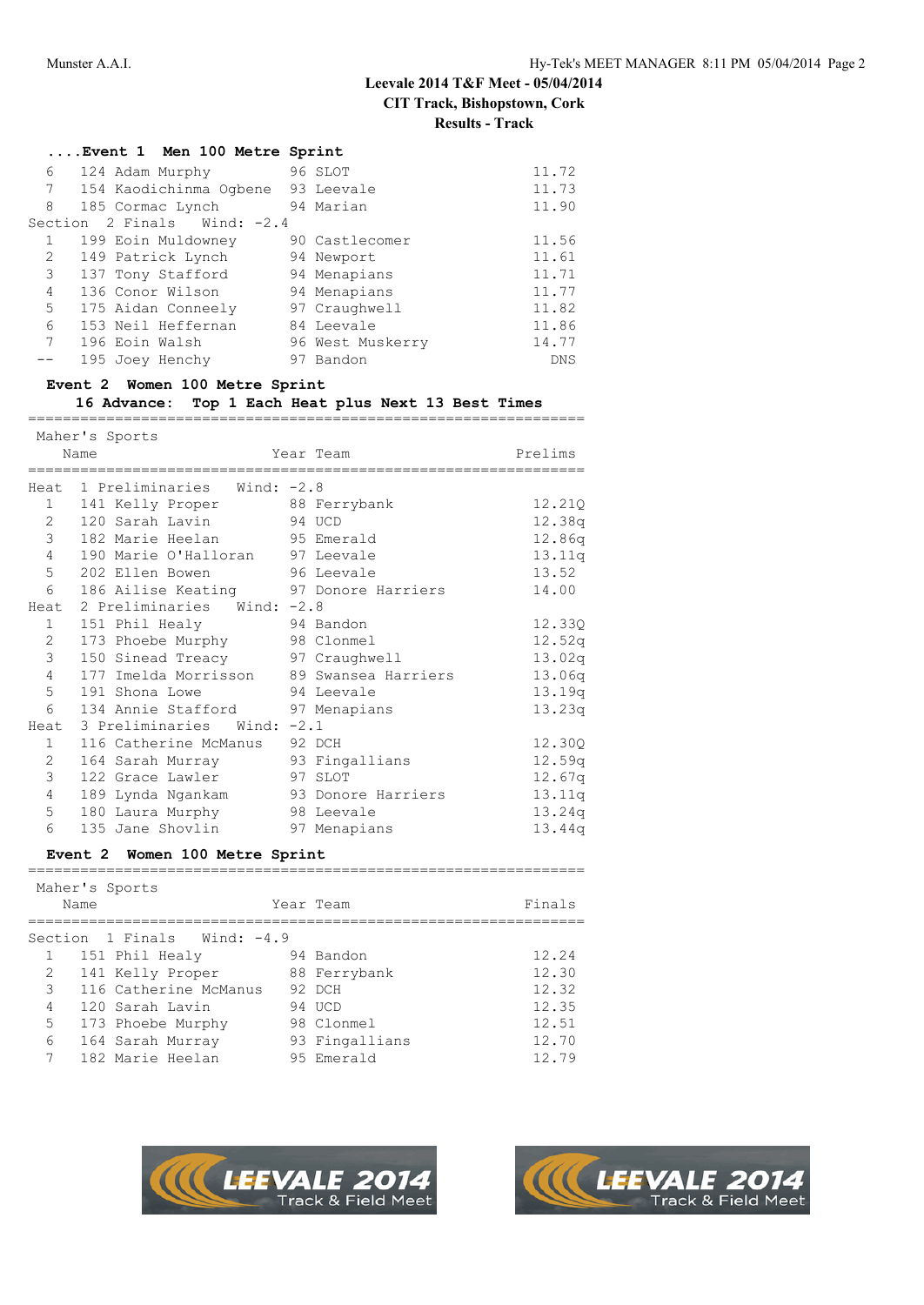#### **....Event 2 Women 100 Metre Sprint**

|                | 8 122 Grace Lawler          | 97 SLOT             | 12.84      |
|----------------|-----------------------------|---------------------|------------|
|                | Section 2 Finals Wind: -3.8 |                     |            |
|                | 150 Sinead Treacy           | 97 Craughwell       | 12.87      |
|                | 2 189 Lynda Ngankam         | 93 Donore Harriers  | 12.96      |
|                | 3 190 Marie O'Halloran      | 97 Leevale          | 13.15      |
| 4              | 180 Laura Murphy            | 98 Leevale          | 13.32      |
| 5 <sup>5</sup> | 191 Shona Lowe              | 94 Leevale          | 13.36      |
| 6              | 135 Jane Shovlin            | 97 Menapians        | 13.54      |
|                | 177 Imelda Morrisson        | 89 Swansea Harriers | <b>DNS</b> |

#### **Event 3 Men 200 Metre Sprint**

|                | Name | McMahon Galvin                 | Year Team             | Finals     |
|----------------|------|--------------------------------|-----------------------|------------|
| ==========     |      |                                | -------------         |            |
| Section        |      | Wind: $-2.3$<br>$\mathbf{1}$   |                       |            |
| $1 \quad$      |      | 123 Marcus Lawler              | 95 SLOT               | 21.87      |
| $2^{\circ}$    |      | 157 Keith Doherty              | 95 Tallaght           | 22.69      |
| $\mathfrak{Z}$ |      | 188 Sean Lawlor                | 97 Donore Harriers    | 23.07      |
| $\overline{4}$ |      | 124 Adam Murphy                | 96 SLOT               | 23.23      |
| 5              |      | 199 Eoin Muldowney             | 90 Castlecomer        | 23.75      |
| 6              |      | 130 Eoin Power                 | 94 St. Joseph's       | 24.02      |
| $- -$          |      | 132 David Hynes                | 85 Menapians          | <b>DNS</b> |
| Section        |      | Wind: $-2.6$<br>$\mathbf{2}$   |                       |            |
| $\mathbf{1}$   |      | 158 Conor Duggan               | 97 Craughwell         | 23.36      |
| 2              |      | 126 Paul White                 | 95 Nenagh Oly         | 23.44      |
| 3              |      | 149 Patrick Lynch              | 94 Newport            | 23.45      |
| $\overline{4}$ |      | 234 Evan Crotty                | 95 Emerald            | 23.64      |
| 5              |      | 194 Thomas O'Sullivan          | 89 Leevale            | 23.66      |
| 6              |      | 154 Kaodichinma Ogbene         | 93 Leevale            | 23.69      |
| $- -$          |      | 136 Conor Wilson               | 94 Menapians          | DNS        |
| $- -$          |      | 166 Gearoid O'Donnell          | 88 Carrick on Shannon | <b>DNS</b> |
| Section 3      |      | Wind: $-3.1$                   |                       |            |
| $\mathbf{1}$   |      | 137 Tony Stafford              | 94 Menapians          | 23.63      |
| 2              |      | 175 Aidan Conneely             | 97 Craughwell         | 23.64      |
| 3              |      | 127 Dan Finnerty               | 95 Nenagh Oly         | 24.35      |
| 4              |      | 216 Sean O'Callaghan           | 98 Leevale            | 24.36      |
| 5              |      | 231 Liam O'Brien               | 86 Togher             | 24.65      |
| 6              |      | 215 Shane O'Dwyer              | 93 Ferrybank          | 25.00      |
| Section        |      | Wind: $-2.8$<br>$\overline{4}$ |                       |            |
| $\mathbf{1}$   |      | 192 Robert Bennett             | 93 CIT                | 23.96      |
| $\overline{2}$ |      | 131 Luke Ring                  | 98 Leevale            | 24.29      |
| 3              |      | 200 Colin Eustace              | 97 Old Abbey          | 24.37      |
| 4              |      | 129 Darren Watters             | 94 Annalee            | 25.14      |
| 5              |      | 212 Promice Okafor             | 96 Bandon             | 25.90      |
| 6              |      | 198 Alan Murnane               | 94 Leevale            | 25.93      |
| Section        |      | Wind: $-2.4$<br>5.             |                       |            |
| $\mathbf{1}$   |      | 203 Lorcan O'Connor            | 91 Emerald            | 23.71      |
| $\overline{2}$ |      | 184 Gavin Dillon               | 95 Emerald            | 24.07      |
| 3              |      | 233 Adam Buckley               | Leevale               | 24.68      |
| 4              |      | 226 Kieran Cunningham          | Leevale               | 24.91      |
| 5              |      | 156 Damien Hickey              | 98 Abbey Striders     | 24.96      |
| 6              |      | 174 Michael Deady              | 94 Menapians          | 25.01      |



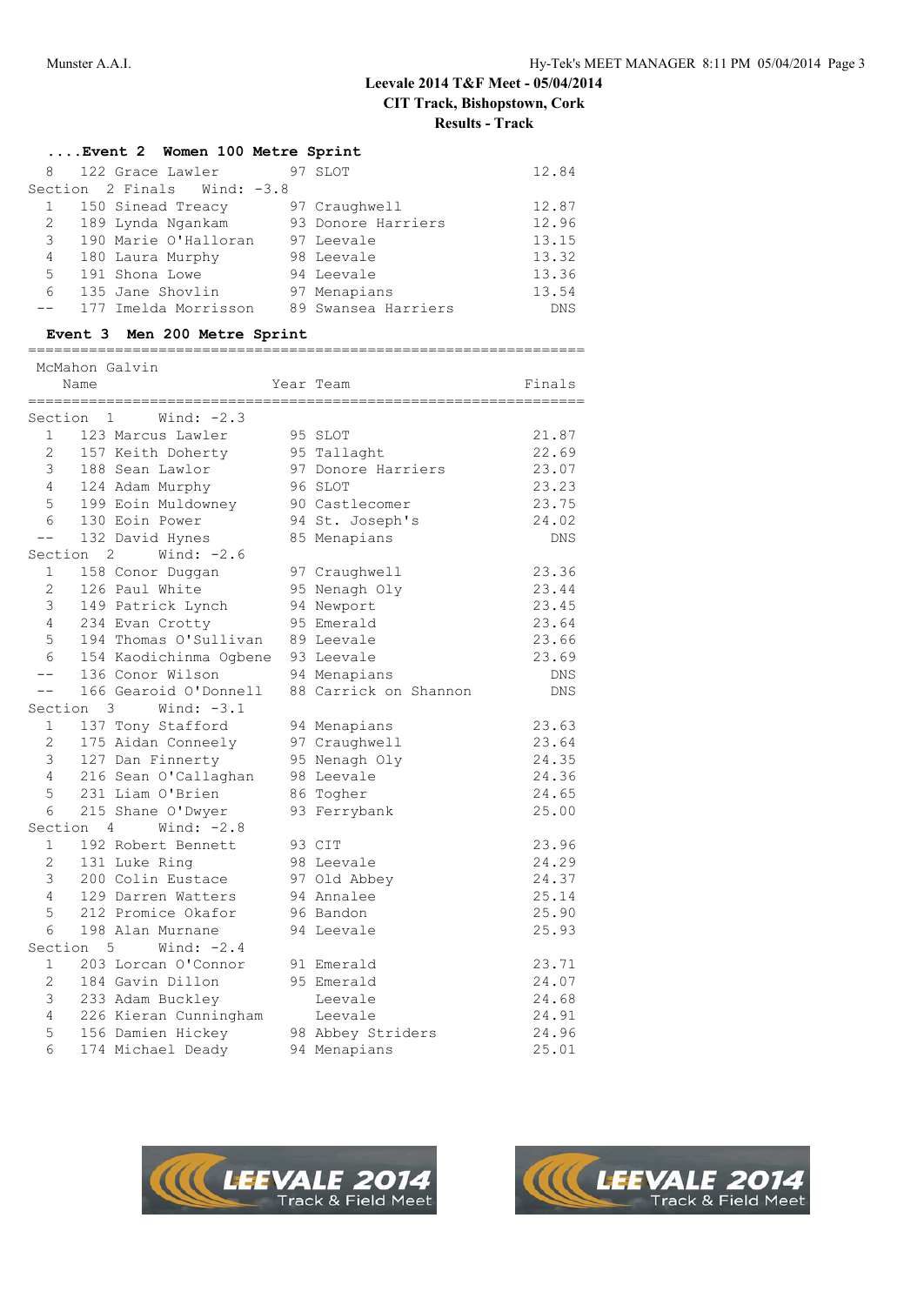#### **Results - Track**

#### **Event 4 Women 200 Metre Sprint**

|                |                | McMahon Galvin                            |                    |        |
|----------------|----------------|-------------------------------------------|--------------------|--------|
|                | Name           |                                           | Year Team          | Finals |
|                |                |                                           |                    |        |
| Section        | $\overline{1}$ | Wind: -3.3                                |                    |        |
| $\mathbf{1}$   |                | 120 Sarah Lavin                           | 94 UCD             | 24.85  |
| $\overline{2}$ |                | 141 Kelly Proper 88 Ferrybank             |                    | 24.98  |
| 3 <sup>7</sup> |                | 151 Phil Healy 94 Bandon                  |                    | 25.16  |
| $\overline{4}$ |                | 163 Roseanna McGuckian 97 City of Lisburn |                    | 25.23  |
| $5 -$          |                | 116 Catherine McManus                     | 92 DCH             | 25.28  |
| 6              |                | 150 Sinead Treacy 97 Craughwell           |                    | 26.21  |
| 7              |                | 227 Niamh McNicol 97 Ferrybank            |                    | 26.22  |
| 8              |                | 204 Christine Neville 93 Leevale          |                    | 28.04  |
| Section        | $\overline{2}$ | Wind: $-1.5$                              |                    |        |
| 1              |                | 122 Grace Lawler                          | 97 SLOT            | 26.15  |
| $\overline{2}$ |                | 191 Shona Lowe                            | 94 Leevale         | 26.52  |
| 3              |                | 190 Marie O'Halloran 97 Leevale           |                    | 27.07  |
| 4              |                | 189 Lynda Ngankam                         | 93 Donore Harriers | 27.26  |
| 5              |                | 147 Eimear Lynch 92 Newport               |                    | 27.32  |
| 6              |                | 206 Lorraine Carr 81 Leevale              |                    | 27.69  |
| 7              |                | 119 Sarah Shovlin                         | 92 WIT             | 28.31  |
|                |                | 230 Michelle Shanahan 91 Menapians        |                    | DO     |

#### **Event 5 Men 400 Metre Run**

|                 | Athletics Ireland                           |  |                    |                        |  |  |  |  |
|-----------------|---------------------------------------------|--|--------------------|------------------------|--|--|--|--|
|                 | Name                                        |  | Year Team          | Finals                 |  |  |  |  |
|                 | ;============================               |  |                    |                        |  |  |  |  |
| Section         | $\overline{1}$                              |  |                    |                        |  |  |  |  |
| $\mathbf{1}$    | 211 Paul Murphy                             |  | 96 Ferrybank       | 48.65                  |  |  |  |  |
| $\overline{2}$  | 126 Paul White                              |  | 95 Nenagh Oly      | 50.11                  |  |  |  |  |
| 3               | 194 Thomas O'Sullivan 89 Leevale            |  |                    | 50.36                  |  |  |  |  |
| $\overline{4}$  | 166 Gearoid O'Donnell 88 Carrick on Shannon |  |                    | 50.82                  |  |  |  |  |
| 5               | 234 Evan Crotty                             |  | 95 Emerald         | 51.78                  |  |  |  |  |
| 6               | 171 William O'Connor 94 An Riocht           |  |                    | 52.37                  |  |  |  |  |
| 7               | 187 David Campbell                          |  | 92 Donore Harriers | 53.45                  |  |  |  |  |
|                 | Section <sub>2</sub>                        |  |                    |                        |  |  |  |  |
| $\mathbf{1}$    | 184 Gavin Dillon                            |  | 95 Emerald         | 51.55                  |  |  |  |  |
| $\overline{2}$  | 203 Lorcan O'Connor 91 Emerald              |  |                    | 51.61                  |  |  |  |  |
| 3               | 165 Michael Fitzpatric 93 DCH               |  |                    | 53.15                  |  |  |  |  |
| 4               | 129 Darren Watters 94 Annalee               |  |                    | 53.78                  |  |  |  |  |
| 5               | 152 Matthew Murnane 98 Leevale              |  |                    | 56.03                  |  |  |  |  |
| $6\overline{6}$ | 198 Alan Murnane 594 Leevale                |  |                    | 56.65                  |  |  |  |  |
|                 | Women 400 Metre Run<br>Event 6              |  |                    |                        |  |  |  |  |
|                 | Athletics Ireland                           |  |                    |                        |  |  |  |  |
|                 | Name                                        |  | Year Team          | Finals                 |  |  |  |  |
|                 | =================                           |  |                    |                        |  |  |  |  |
| Section         | - 1                                         |  |                    | $\Gamma$ $\cap$ $\cap$ |  |  |  |  |

|   | 1 121 Jenna Bromell   | 97 Emerald       | 56.89   |
|---|-----------------------|------------------|---------|
| 2 | 143 Grainne Moynihan  | 94 West Muskerry | 57.86   |
|   | 3 201 Aoife Campion   | 97 Unattached    | 59.43   |
| 4 | 204 Christine Neville | 93 Leevale       | 59.97   |
| 5 | 20 Amy O'Donoghue     | 94 Emerald       | 1:00.02 |



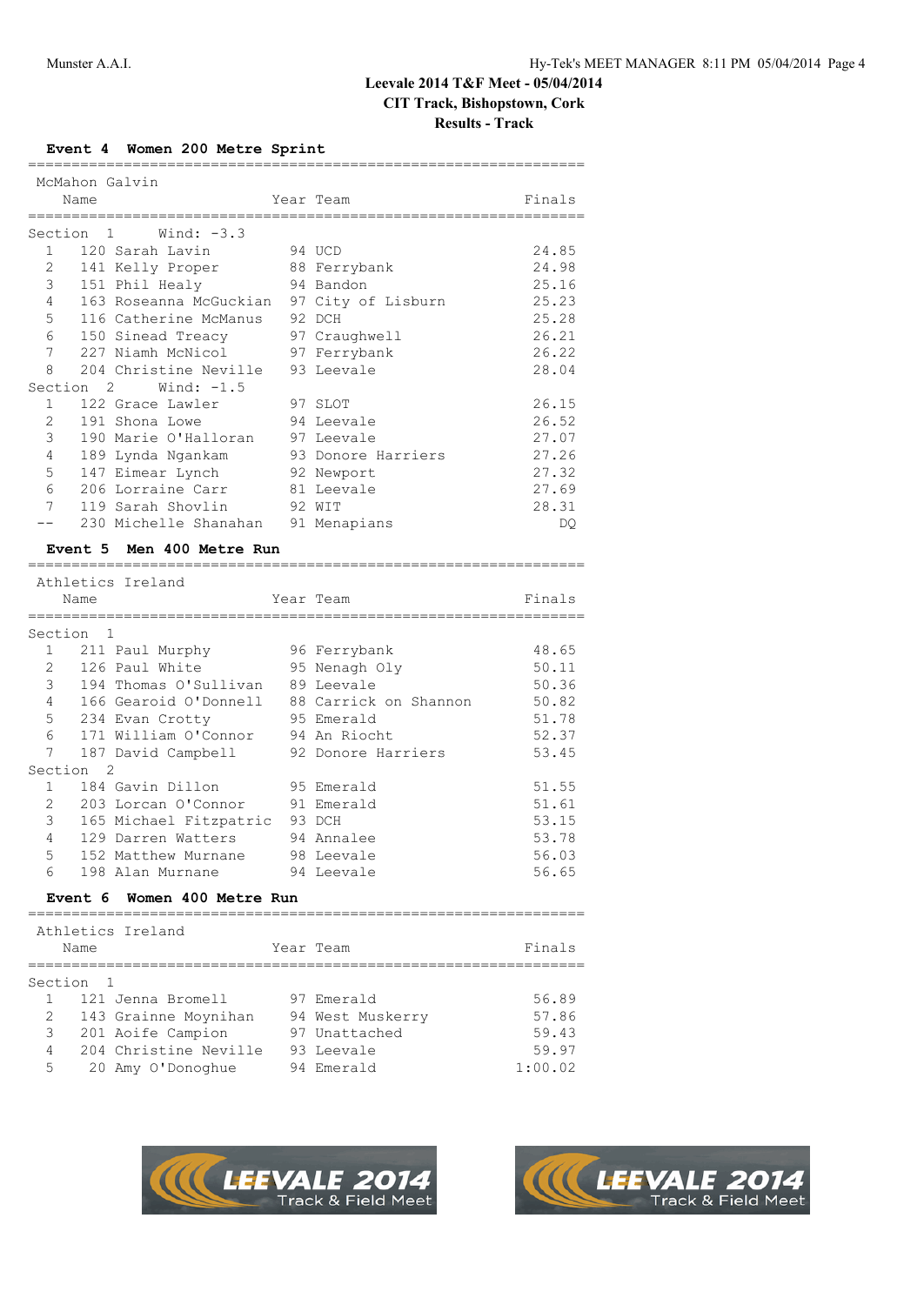| Women 400 Metre Run<br>Event 6 |    |                                      |  |                                        |            |  |
|--------------------------------|----|--------------------------------------|--|----------------------------------------|------------|--|
| 6                              |    | 147 Eimear Lynch                     |  | 92 Newport                             | 1:00.39    |  |
| Section <sub>2</sub>           |    |                                      |  |                                        |            |  |
|                                |    | 1 167 Edel Kieran                    |  | 95 Shercock                            | 1:02.39    |  |
| $\overline{2}$                 |    | 148 Margaret Mary Grac 93 Nenagh Oly |  |                                        | 1:07.49    |  |
| $\mathcal{B}$                  |    | 170 Brid Stack                       |  | 71 Gneeveguilla                        | 1:07.61    |  |
| Event 7                        |    | Men 800 Metre Run                    |  |                                        |            |  |
|                                |    | C. Harrington Construction           |  |                                        |            |  |
| Name                           |    |                                      |  | Year Team                              | Finals     |  |
| Section                        | -1 |                                      |  |                                        |            |  |
| $\mathbf{1}$                   |    | 48 Damian Landers                    |  | 90 St. John's                          | 1:56.95    |  |
| $\overline{2}$                 |    | 21 Liam Hennessy                     |  | 96 Togher                              | 1:57.13    |  |
| 3                              |    | 26 Kevin Chesser                     |  | 93 Ennis Track                         | 1:58.75    |  |
| 4                              |    |                                      |  | 45 Peter Gaffney 93 Metro St. Brigid's | 1:59.88    |  |
| 5                              |    | 36 Cullen Lynch                      |  | 93 Togher                              | 2:00.46    |  |
| 6                              |    | 28 Peadar Harvey                     |  | 93 Uni of Lim                          | 2:00.88    |  |
| 7                              |    | 38 William Maunsell                  |  | 85 Clonmel                             | 2:01.43    |  |
| 8                              |    | 24 James Maher                       |  | 90 Templemore                          | 2:01.80    |  |
| 9                              |    | 4 Shane O'Rahilly                    |  | 93 North Cork                          | 2:02.91    |  |
| 10                             |    | 22 Richard Lucas                     |  | 94 Ferrybank                           | 2:07.20    |  |
| 11                             |    | 25 Stephen Holland                   |  | 96 Bantry                              | 2:11.17    |  |
| 12                             |    | 37 Craig Harrington                  |  | 89 Togher                              | 2:18.04    |  |
|                                |    | 6 Tom Hennessy                       |  | 95 Nenagh Oly                          | <b>DNS</b> |  |

#### **Event 8 Women 800 Metre Run** ================================================================

| C. Harrington Construction |      |                      |  |                  |            |  |
|----------------------------|------|----------------------|--|------------------|------------|--|
|                            | Name |                      |  | Year Team        | Finals     |  |
|                            |      |                      |  |                  |            |  |
|                            |      | 10 Louise Shanahan   |  | 97 Leevale       | 2:11.01    |  |
| 2                          |      | 44 Nadia Power       |  | 98 Templeoque    | 2:13.54    |  |
| 3                          |      | 60 Clare McSweeney   |  | 87 Leevale       | 2:14.73    |  |
| 4                          |      | 41 Carol Finn        |  | 88 Leevale       | 2:16.75    |  |
| 5                          |      | 20 Amy O'Donoghue    |  | 94 Emerald       | 2:17.47    |  |
| 6                          |      | 39 Rachael O'Shea    |  | 95 West Muskerry | 2:19.77    |  |
| 7                          |      | 23 Ciara Cronin      |  | 91 Ferrybank     | 2:21.34    |  |
| 8                          |      | 3 Shannen Ryan       |  | 93 Dooneen       | 2:25.96    |  |
|                            |      | 32 Andrea Bickerdike |  | 89 Leevale       | <b>DNS</b> |  |

#### **Event 9 Men 1500 Metre Run Junior**

|               | Name |                    | Year Team        | Finals  |
|---------------|------|--------------------|------------------|---------|
|               |      | 6 Tom Hennessy     | 95 Nenagh Oly    | 4:21.34 |
| $\mathcal{D}$ |      | 1 Jamie Wall       | 98 SLOT          | 4:22.58 |
| 3             |      | 5 Stephen Cotter   | 97 Togher        | 4:23.78 |
| 4             |      | 9 John Durcan      | 95 Togher        | 4:24.76 |
| 5             |      | 15 Darragh Browne  | 97 Lios Tuathail | 4:28.89 |
| 6             |      | 8 Evan Byrne       | 97 Togher        | 4:29.99 |
|               |      | 11 Billy Mulcahy   | 97 Leevale       | 4:33.50 |
| 8             |      | 12 Ross O'Donoghue | 96 Leevale       | 4:36.13 |
| 9             |      | 7 Sean Barber      | 98 Togher        | 4:43.45 |



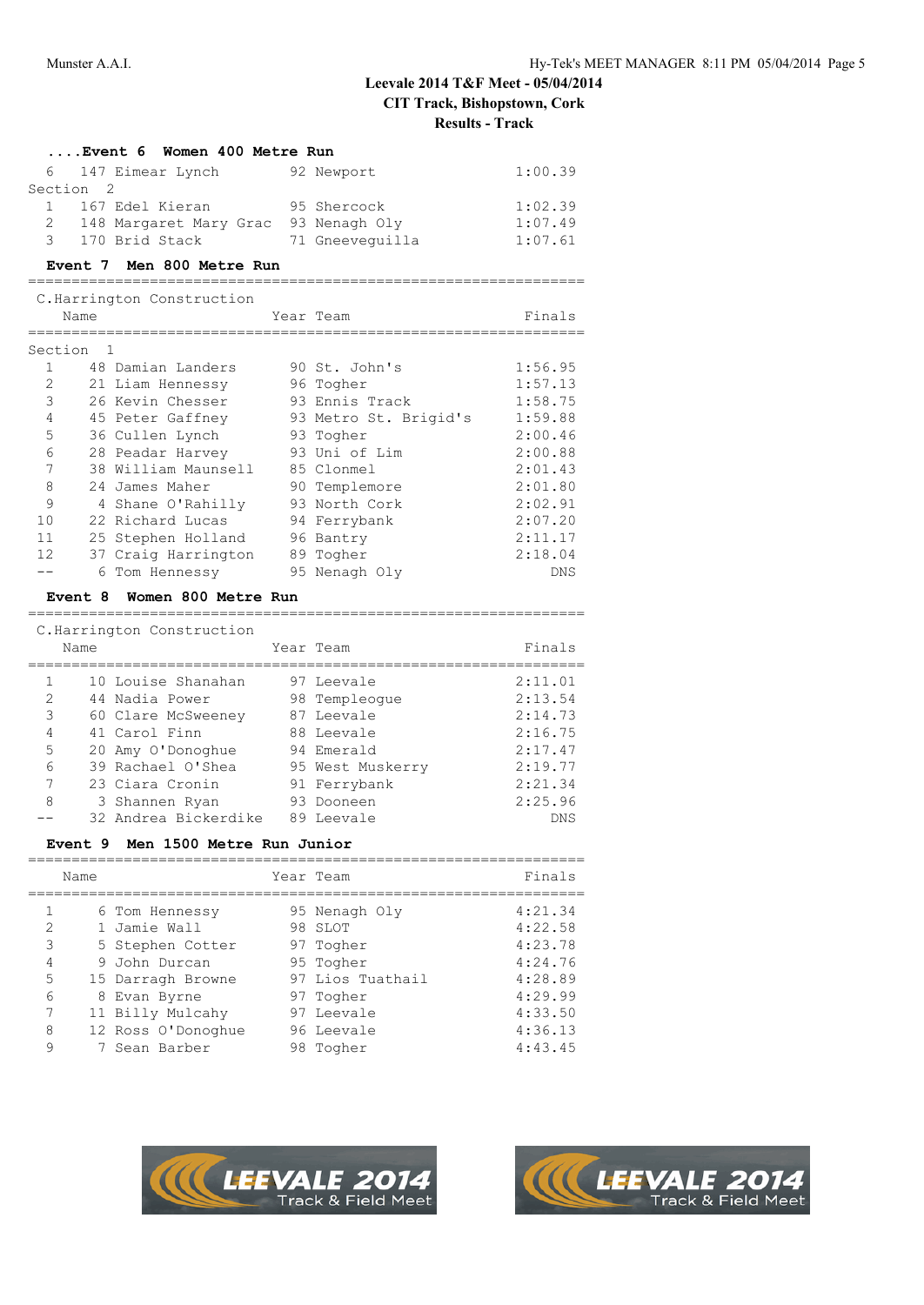### **....Event 9 Men 1500 Metre Run Junior** 10 17 Colm Walsh 96 Leevale 4:45.77 **Event 10 Men 1500 Metre Run** ================================================================ River Lee Hotel Name Year Team Finals ================================================================ 1 65 Conor Walter 95 Leevale 4:01.48 2 66 Luke Horgan 97 Leevale 4:06.53 3 34 James McAssey 92 SLOT 4:08.61 4 61 Denis Coughlan 81 St. Finbarr's 4:10.82 5 57 Jake O'Regan 93 St. John's 4:10.84 6 27 Colin Maher 91 Ballyfin 4:11.95 7 48 Damian Landers 90 St. John's 4:19.14 8 63 Rory Moloney 89 West Waterford 4:19.61 9 62 Kevin O'Brien East Cork 4:21.55 10 1 Jamie Wall 98 SLOT 4:23.12 11 22 Richard Lucas 94 Ferrybank 4:32.08 10 1 Jamie Wall<br>
22 Richard Lucas 94 Ferrybank 4:32.08<br>
12 46 Stephen Park UCC 4:40.72<br>
13 64 Conor Tierney East Cork 4:42.58 13 64 Conor Tierney East Cork 4:42.58 14 29 Lee Savage Menapians 4:57.25 **Event 12 Men 3000 Metre Run** ================================================================ Liam Horgan Name **Year Team Year Team** Finals ================================================================ 1 49 Ben Thistlewood Leevale 8:48.77 2 2 Kyle Larkin 95 Emerald 8:50.77 3 50 Colm Sheahan 84 Leevale 8:53.58 4 58 Kenny Rodgers 86 St. John's 8:54.64 5 19 Fearghal Curtin 98 Youghal 9:00.61 6 52 Tony Kelleher 69 Togher 9:02.64 7 54 Peter Hanrahan 92 Togher 9:05.65 8 30 Eric Curran 90 Leevale 9:07.44 9 18 Jamie Fallon 97 Craughwell 9:09.70 10 47 Colm Moore Leevale 9:16.47 11 35 Damian O'Boyle 97 Craughwell 9:19.54 12 53 David Fox 97 Leevale 9:28.23 13 56 Stuart Moloney 79 Mooreabbey Milers 9:36.57 -- 999 Peter Fagan 97 Leevale DNF **Event 13 Women 3000 Metre Run** ================================================================ Liam Horgan Name **Name** Year Team **Finals** ================================================================ 55 Sinead O'Connor 96 Leevale 10:12.53





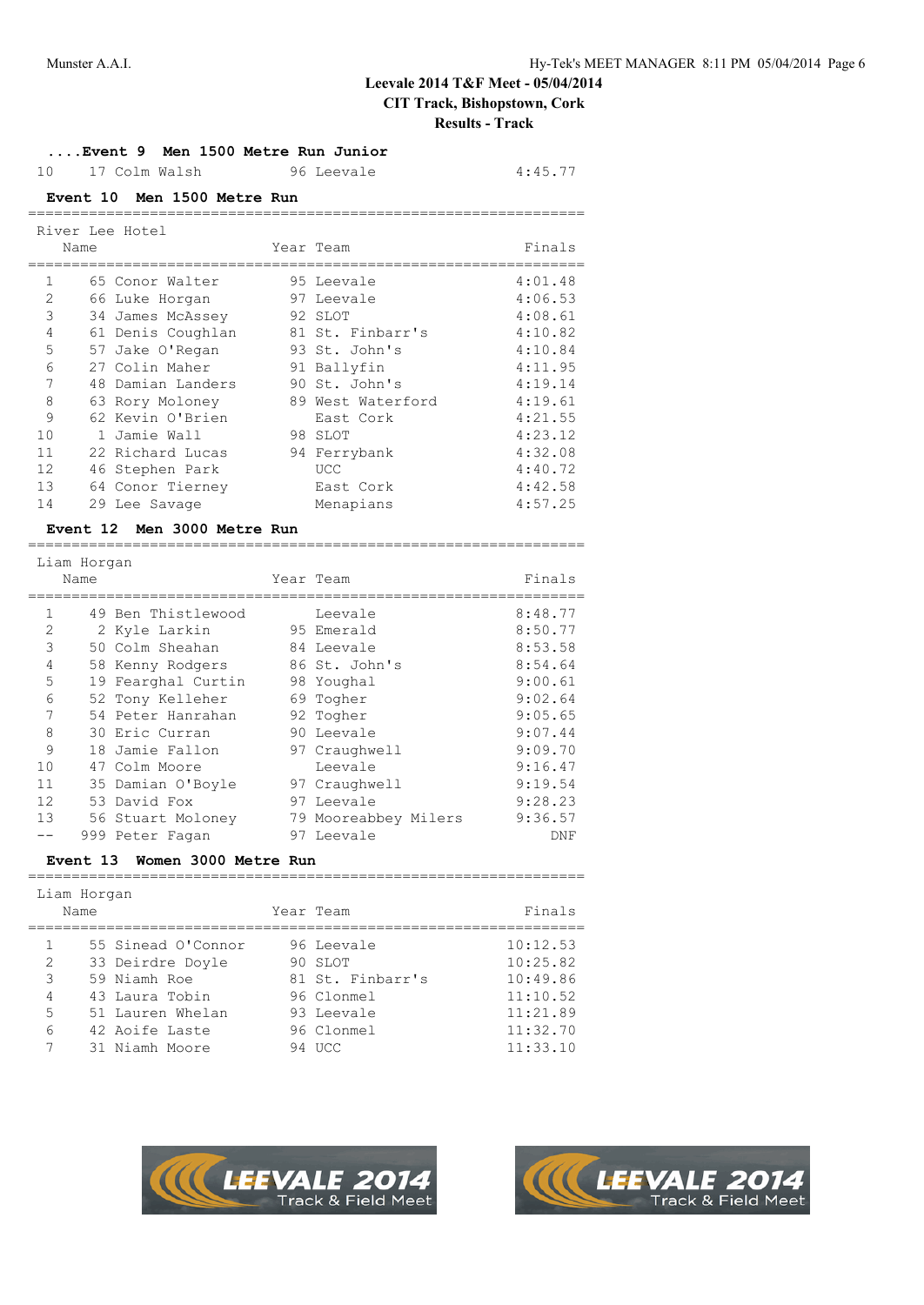**Results - Track**

| Event 14 Men 110 Metre Hurdles Senior - 3'6                                                                                                                                                          |        |                                                                                  |                                             |  |
|------------------------------------------------------------------------------------------------------------------------------------------------------------------------------------------------------|--------|----------------------------------------------------------------------------------|---------------------------------------------|--|
| Performance Physiotherapy<br>Name<br>===========                                                                                                                                                     |        | Year Team                                                                        | Finals                                      |  |
| Section<br>$\mathbf{1}$<br>Wind: NWI<br>193 Edmond O'Halloran 92 Leevale<br>$\mathbf{1}$<br>$\mathfrak{D}$<br>130 Eoin Power<br>168 Sean Gill<br>Event 15                                            |        | 94 St. Joseph's<br>93 Raheny Shamrocks<br>Women 100 Metre Hurdles Senior - 2'9   | 16.48<br>17.07<br>DNS                       |  |
| ____________________________________                                                                                                                                                                 |        |                                                                                  |                                             |  |
| Performance Physiotherapy<br>Name                                                                                                                                                                    |        | Year Team                                                                        | Finals                                      |  |
| Wind: $-2.5$<br>Section<br>1<br>120 Sarah Lavin<br>$\mathbf{1}$<br>2<br>162 Shannon Dawkins<br>3<br>116 Catherine McManus<br>119 Sarah Shovlin<br>4<br><b>Event 16</b>                               | 92 DCH | 94 UCD<br>St. Joseph's<br>92 WIT<br>Men 110 Metre Hurdles Junior - 3'3           | 14.05<br>15.05<br>15.42<br>20.82            |  |
|                                                                                                                                                                                                      |        |                                                                                  |                                             |  |
| Performance Physiotherapy<br>Name<br>__________                                                                                                                                                      |        | Year Team                                                                        | Finals                                      |  |
| Section<br>$\mathbf{1}$<br>Wind: NWI<br>1 145 Sam Healy<br>96 Leevale<br>144 Jason Foley 97 Lios Tuathail<br>2<br>Event 17 Women 100 Metre Hurdles Junior - 2'9                                      |        |                                                                                  | 15.38<br>15.64                              |  |
| =========<br>Performance Physiotherapy<br>Name                                                                                                                                                       |        | Year Team                                                                        | Finals                                      |  |
| 1 Wind: -2.5<br>Section<br>115 Elizabeth Morland 98 Cushinstown<br>$1 \quad$<br>112 Grace McKenzie 96 Belgooly<br>2<br>3<br>179 Aine Brady                                                           |        | 98 Annalee                                                                       | 14.23<br>16.76<br>17.75                     |  |
| Men 400 Metre Hurdles 3'<br><b>Event 18</b><br>===============                                                                                                                                       |        |                                                                                  |                                             |  |
| Collins Print<br>Name                                                                                                                                                                                |        | Year Team                                                                        | Finals                                      |  |
| ========<br>Section<br>1<br>$\mathbf{1}$<br>225 Eoin Courtney<br>2<br>218 Daniel Colbert<br>3<br>125 Michael Quilligan<br>4<br>223 Barry Upton<br>5<br>222 Damian Walsh<br>$\overline{2}$<br>Section |        | 95 St. Brendan's<br>94 Midleton<br>97 Nenagh Oly<br>86 Menapians<br>85 Menapians | 57.04<br>57.11<br>58.24<br>59.36<br>1:05.39 |  |
| $\mathbf{1}$<br>193 Edmond O'Halloran<br>2<br>168 Sean Gill<br>3<br>133 Conor Gaffney<br>4<br>138 Michael Cullen                                                                                     |        | 92 Leevale<br>93 Raheny Shamrocks<br>97 Menapians<br>97 Menapians                | 57.03<br>1:00.14<br>1:03.18<br>1:04.64      |  |